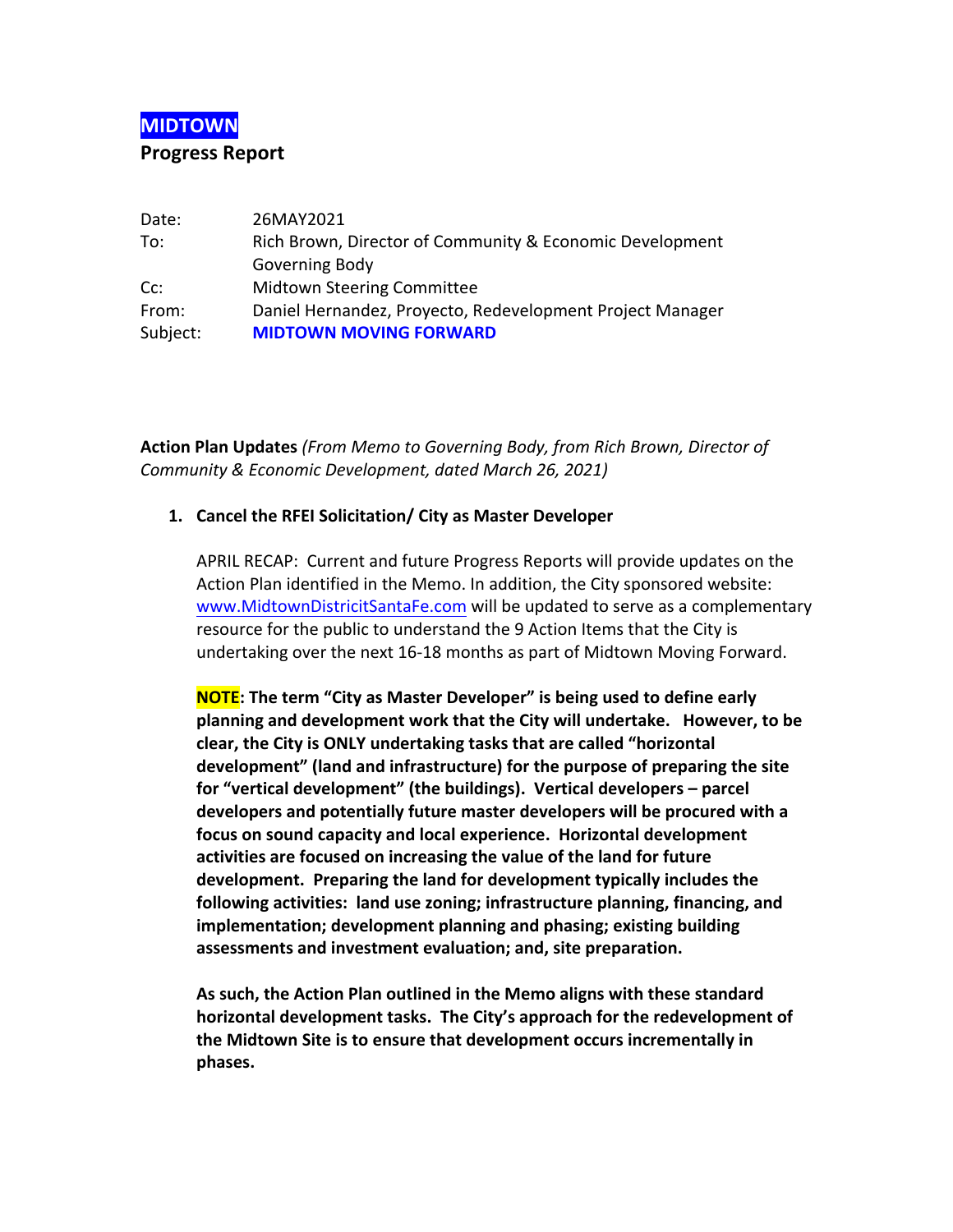

**Progress Report**

## 2. Site Rezoning (Development Framework Plan)

APRIL RECAP: Office of Economic Development is proceeding in the hiring process for a Midtown Site Administrator to manage and implement the zoning and master planning process.

Below is a summary of consultant fees for undertaking the land use, development, and infrastructure planning for horizontal development identified in the Action Plan through FY23.

| <b>FIRM NAME</b>                  | <b>CONSULTANT CATEGORY</b>                                             | <b>FEE ESTIMATE</b>   |
|-----------------------------------|------------------------------------------------------------------------|-----------------------|
|                                   |                                                                        |                       |
| <b>Strategic Economics</b>        | Public and Infrastructure Finance/                                     | \$435,000             |
|                                   | Land Economics                                                         |                       |
| Includes Opticos                  | Urban Planning/ Land Use and                                           | \$Included above      |
|                                   | Infrastructure Planning                                                |                       |
|                                   |                                                                        |                       |
|                                   | Funds for Workshop logistics,                                          | Sincluded above       |
|                                   | printing, communications, multi-                                       |                       |
|                                   | lingual                                                                |                       |
| <b>UNM Design &amp; Planning</b>  | Public engagement management;                                          | \$55,000              |
| Assistance Center (DPAC)          | and, stipends program management<br>granted to community organizations | (Public Engagement)   |
|                                   |                                                                        | \$50,000              |
|                                   |                                                                        | (Community            |
|                                   |                                                                        | Organizations         |
|                                   |                                                                        | Stipends)             |
| TBD (discussions underway         | Building Assessments - Mechanical,                                     | \$250,000             |
| with an existing full service     | Electrical, Plumbing, Structural,                                      |                       |
| firm contractor)                  | Code                                                                   |                       |
|                                   |                                                                        |                       |
|                                   | Infrastructure Assessment and Local                                    |                       |
|                                   | <b>Advisor to Planning Team</b>                                        |                       |
|                                   |                                                                        |                       |
|                                   | Environmental Assessment and                                           |                       |
|                                   | Remediation                                                            |                       |
| <b>SUBTOTAL</b>                   | <b>ZONING AND MASTER PLAN</b>                                          | \$790,000             |
| TBD in collaboration with         | Arts and Fixtures, Furniture,                                          | \$100,000             |
| <b>Office of Arts and Culture</b> | Equipment Assets (FF&E) -                                              | (start-up prior to    |
|                                   | categorizing, storing/packing,<br>disposition management               | disposition)          |
| <b>SUBTOTAL</b>                   | <b>ARTS AND FF&amp;E ASSETS</b>                                        | \$100,000             |
| Proyecto                          | <b>Redevelopment Manager</b>                                           | \$108,000             |
|                                   |                                                                        | 18 month period       |
| Public Works Property Mgmt        | Initial Building System and Code                                       | <b>Internal Staff</b> |
| <b>Staff</b>                      | Improvements                                                           |                       |
| City Office of Economic           | Zoning and Master Planning                                             | <b>Internal Staff</b> |
| Development - Staff               | Application administration                                             |                       |
| <b>SUBTOTAL</b>                   | PROJECT ADMINISTRATION                                                 | \$108,000             |
|                                   | <b>TOTAL</b>                                                           | \$998,000             |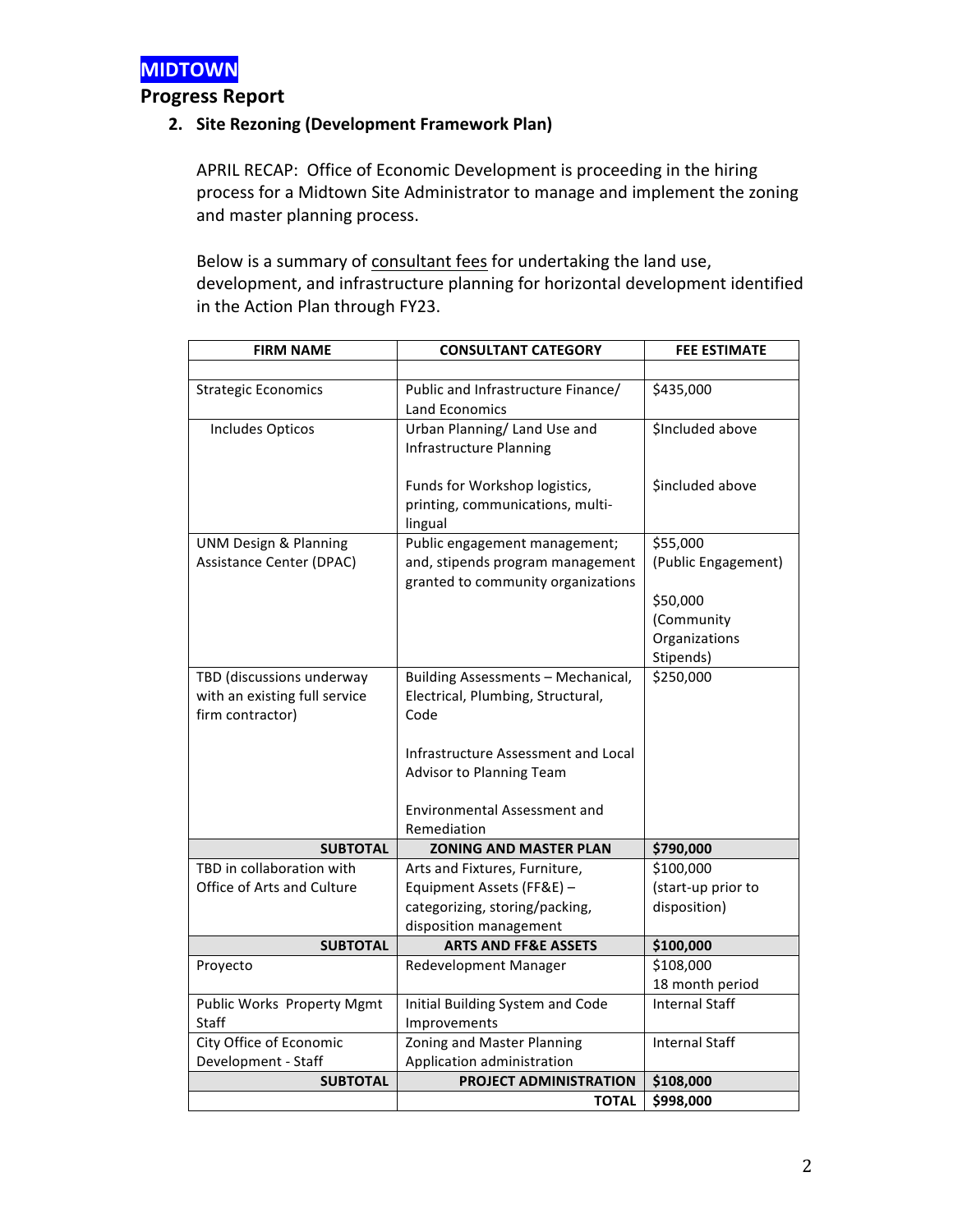## **3. Plan for Infrastructure**

PREVIOUS MONTHS RECAP: This work will include items such as: clearing grounds, mitigating site conditions, planning phased development of main utility lines (electric, water, sewer, gas, data fiber) and primary road(s). These are the issues that we identified over the last year as needing to be addressed to add value to the site and make ready for overall development.

The infrastructure tasks outlined in the Memo will occur during the early phases of the land use and development planning process, and will continue to align with the process to ensure that the infrastructure capacity is in alignment with the site development plans. The planning consultant team is outlining the intersection of infrastructure analysis with the planning process.

Pursuant to Memo: Infrastructure team and costs due by June 30. *Note: may be* delayed depending on pending contract discussions regarding scope, schedule, *budget.*

## **4.** Reuse Existing Buildings for Community Purposes

APRIL RECAP: The City is receiving inquiries from various local organizations expressing interest in submitting proposals for reusing buildings. Initial buildings with potential reuse in an early development phase (occupancy dependent on zoning and master plan approvals) include:

- Fogelson Library Complex community learning and innovation center with public library
- Visual Arts Center community arts organization hub
- Garson Performance Theater theater with public programming Staff from the Office of Public Works presented at the City Council public meeting on May 10 a summary of an initial assessment and approach to the existing buildings portfolio. Buildings were listed in the following categories. The presentation made to the City Council was updated on May 14 and posted on the City sponsor website: www.MidtownDistrictSantaFe.com.
	- Demolition/ No Reuse Potential (5 buildings = 13% of the buildings)
	- Short Term Use/ Demolition  $-1$ -2 years (3 buildings = 8% of the buildings)
	- Temporary Use/ Further Assessment  $-1$ -5 years (14 buildings = 37% of the buildings)
	- Permanent Rehab & Reuse (16 buildings =  $42\%$  of the buildings)
	- TOTAL 38 buildings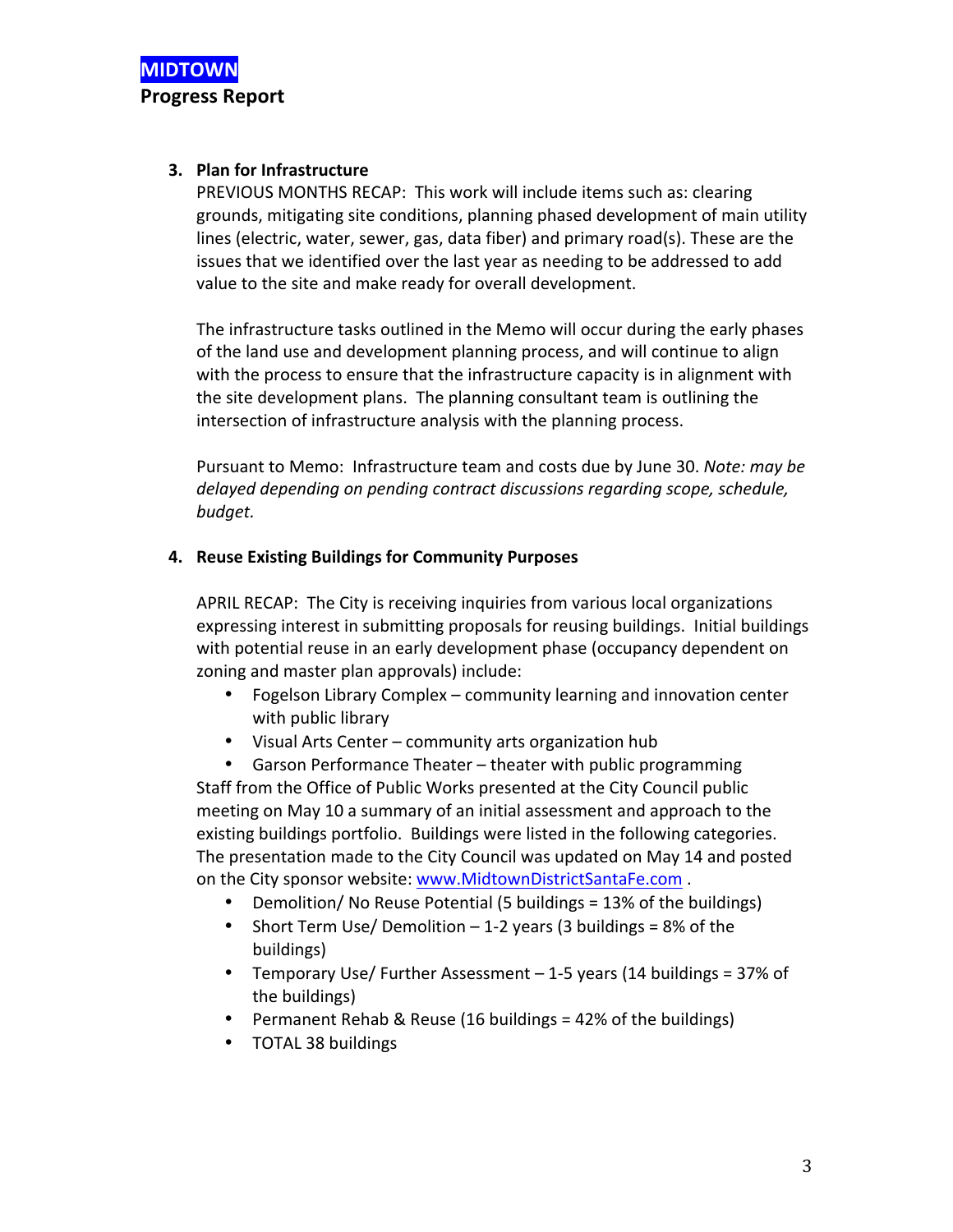

## **Progress Report**

*.*

Pursuant to Memo: Strategies for obtaining and evaluating qualified proposals for the reuse of existing buildings is due June 30. Note: may be delayed depending on pending contract discussions regarding scope, schedule, budget

#### **5. Prepare Site and Buildings for Reuse and Redevelopment**

APRIL RECAP: City staff to develop an initial assessment of buildings to determine substandard buildings to be demolished, as well as buildings with interim leases and potential for permanent adaptive reuse

Pursuant to Memo: Contracts and scopes of work for assessment, demolition, and remediation are due July 30. Staff is working to align this scope with the contract work in #4 above.

#### **6. Garson Studies Complex**

RECAP: City to proceed with a full corps effort to promote and identify highly qualified entity for developing and operating a premiere film and multi-media production complex with a state of the art film school.

Office of Economic Development will provide updates commencing in June to meet August 30 regarding studio development and leasing, and agreements with educational institution.

#### **7.** Identify Parcels for Mixed-Income and Affordable Housing Development

RECAP. As part of land use and development framework planning process, the City will identify parcels for affordable housing development.

Parcels for affordable housing will be prioritized for early disposition and development projects.

Pursuant to Memo: Proposed sites will be presented as part of the early synthesis of the development planning and public engagement process due by August 30.

## **8. Access and Establish a Public Financing Mechanism**

APRIL RECAP. City staff, with the economics team, Strategic Economics, has commenced preliminary research for pursuing structures to support the type of mixed-use, phased development proposed for Midtown, and alogn that process with the land use planning process. Current research indicates that pursuing a Metropolitan Redevelopment Area that includes Midtown will help facilitate development the Midtown Site, the LINC area, and adjacent areas.